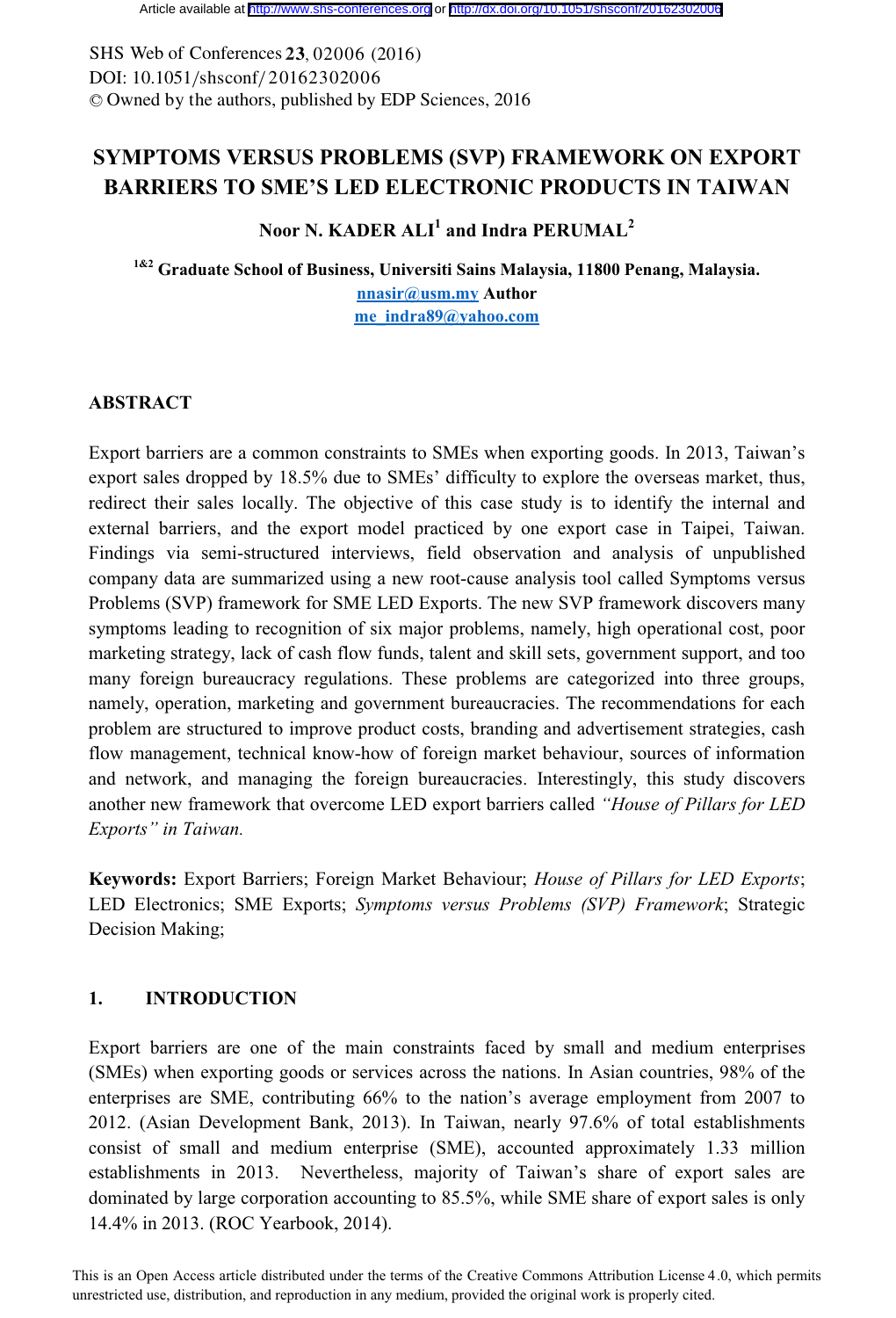# **2. PROBLEM STATEMENT**

Export barriers are often the cause of many firms' failures in foreign business operations, bringing financial losses and negative attitudes toward international activities among exporters (Leonidou, 1995). Despite the total number of SMEs increased by 1.87 % or 24,453 establishment in 2013, domestic sales for SME increased by 2.74% growth rate from 2012 to 2013, Taiwan encountered a dropped in SME export sales by 18.5% from NT\$1,748,080 (2012) to NT\$1424,225 (2013), (ROC Yearbook, 2014). Thus, affecting the contribution to national GDP. Difficulties to explore the overseas market forces Taiwanese SMEs to redirect their sales domestically avoiding international business risks. Some SMEs engaged in indirect exporting through international intermediaries (Armstrong & Kotler, 2009). Most of the Taiwanese SMEs depend on China as a manufacturing base to benefit from lower manufacturing cost (Hao, 2014). Generally, SMEs faced two types of export barriers, namely, internal and external export barriers. Internal barriers consist of knowledge, information, human, logistic and network barrier, production barrier, monetary/capital, financial, pricing, organisational, and marketing and products (Morgan & Katsikeas, 1997; Leonidou, 2000; Shaw & Darroch, 2004; Tesfom & Lutz 2006; Milanzi, 2012). External barriers comprise of macroeconomic, societal and cultural, competitor, tariff, government regulatory and procedural barrier (Silva and Rocha,2001; Leonidou, 2004; Julien & Ahmed et al 2004; Tesfom & Lutz 2006; Altintas et al, 2007; Rutihinda 2008; Kahiya 2013). Thus, the objective of this case study is to identify the internal and external barriers, and also, to discover the strengths and weaknesses of the business model used, that hinder one SME export case in Taipei, Taiwan, causing slow growth in export performance.

### **3. METHODOLOGY**

The sequential qualitative methodology in this research begins with semi structured interviews and field observation, followed by analysis of unpublished and published secondary data whereby the findings are summarized in a root-cause analysis tool called Symptoms Versus Problems (SVP) framework (Kader Ali, et.al, 2014 & 2015), that tracks the causes of the symptoms and problems in a newly designed framework for SME exports. As such, it provides appropriate solutions, value add to the company, and the discovery of another new framework called House of Pillars of SME exports.

### **4. CASE FINDINGS**

The SME analysed in this study produces LED filament bulb and other general LED lighting by using high innovation and technology methods which are more expensive than its competitors in Taiwan and China. It's a hurdle to the company's growth in recent years, making it unstable to expand internationally. **The internal barriers** consist of barriers in knowledge and information, human resources, production, monetary capital investment, financial structure, pricing, marketing, and product offering. **The external barriers** include government regulatory, industry forces, market forces, and macroeconomic factors. These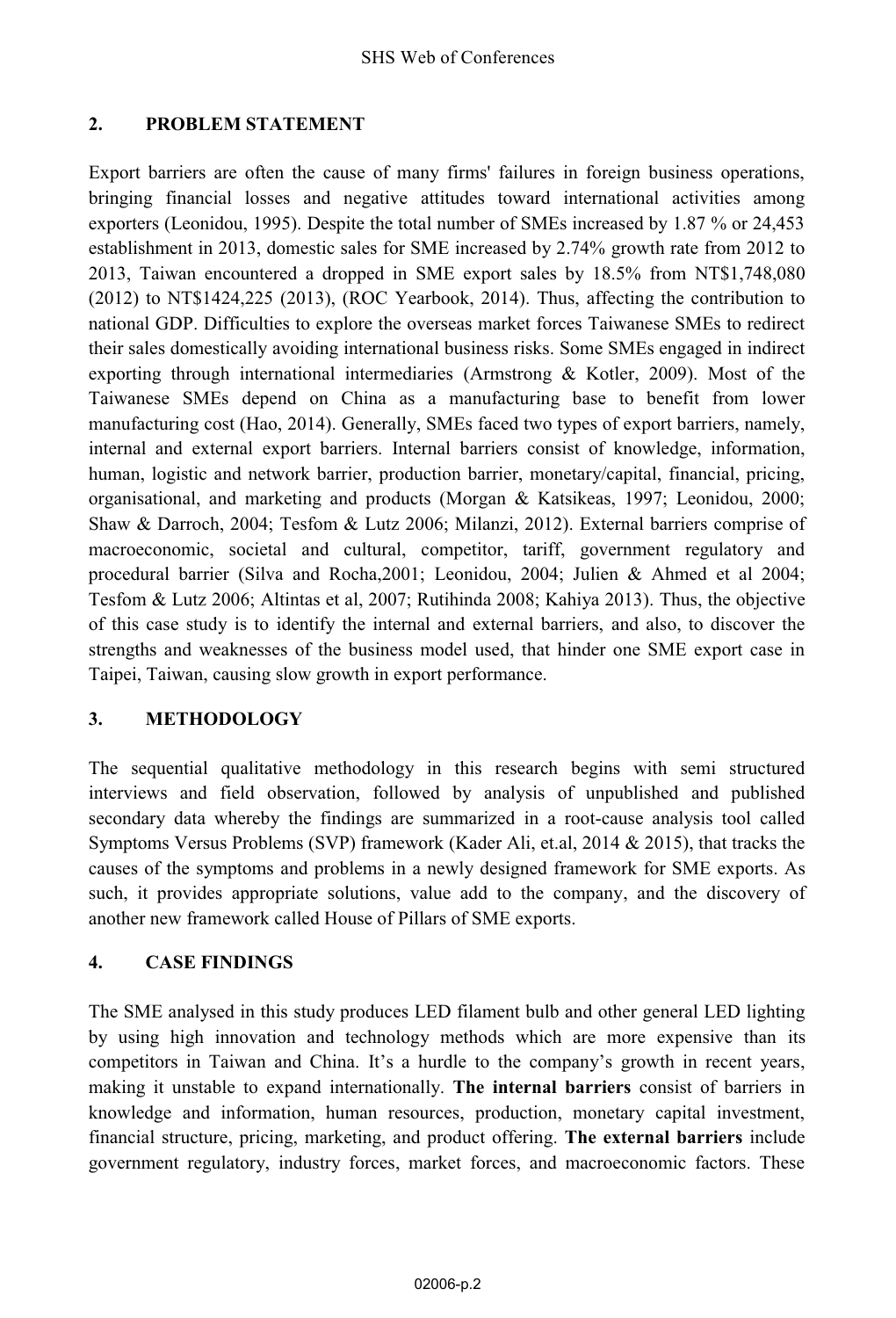barriers caused the SME to decrease in export sales, growth and performance in past few years.

The company focuses on research and development (R&D) of the LED light bulb and system lighting in the field of the general lighting, with *10 staffs* located in Taipei, Taiwan, while *50 workers* are employed in the manufacturing facilities located in Mainland China.

### **Vision and Mission**

The company's vision *is to be the world best lightbulbs manufacturer,* while, the mission is to be best global LED lighting innovator, providing most optimal and top quality solutions in lighting through continuous improvement in lighting industry.

### **Strategic Direction**

The strategic direction can be divided into three main categories, namely, company development; technology and innovation; as well as, investors and export market. The company sells light bulb for indoor and outdoor lighting usage, such as Vintage bulb, AC Led Bulb for street lighting, household lighting, commercial lighting and outdoor lighting field. Meanwhile, the company website is not effective in generating sales as evidenced in the financial reports. While the products are distributed locally to supermarkets and hardware stores, the main focus are to manufacture to order, and export to its partners in Australia, Singapore, India, France, United Kingdom, Germany, Switzerland and United States. The reason for high demand from Europe is due to price competitiveness, and the high cost of utility consumption in Europe. The CEO mentioned that the company's largest export market is Germany. Thus, this company focus its exports to Europe market largely, and less focus on domestic or other Asian market.

### **Business Model and Its Challenges**

Interviews with the CEO revealed the company uses a "**classical business model"** normally adopted by many Taiwanese SMEs in export business. According to the CEO, the company secures most of its clients when participating in LED lighting exhibitions in China, Hong Kong, Taiwan and other foreign countries. For example, the company promotes their product brand in Guangzhou **International Lighting Exhibition**, China (2012) and Lighting Fair in Hong Kong (2013), and other exhibitions in Taiwan to capture latest market trend. LED lighting exhibition became the platform for LED SMEs to expand their business network.

The challenge **in the negotiation process is** to agree on **the terms of contract** which include description on goods, quantity, price, trade terms, time of shipment, inspection, certificate of origin (MATRADE, 2003). The biggest challenge for this company is to overcome the respective governmental regulatory requirements and bureaucracies. Additionally, this SME is required to provide **prototypes approved by the clients** before signing of the contract agreement, in comparison to large LED manufacturers where clients have to follow the large manufacturers' terms of negotiation. Nevertheless, the manager point out that the most important consideration by German buyers, specifically, is the concern for **quality, efficiency, durability, reliability and on time delivery** of the LED lightbulb offered.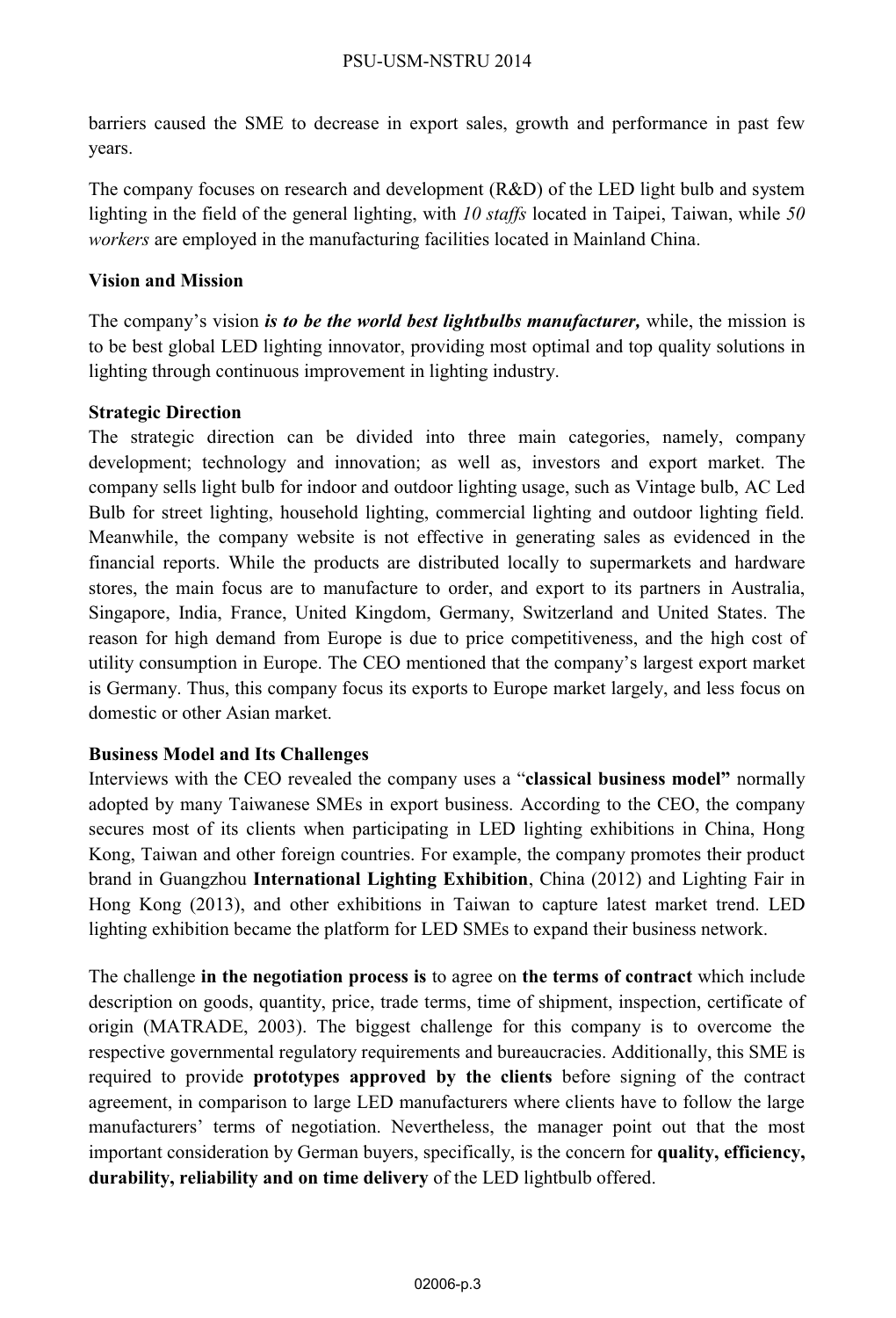

*Figure 1: The Company's Business Model for Exports* 

**Collection of 30% deposit from the total cost** is a risk sharing concept between the company and its customers. The **exporter test products for inspection** including all legal and safety compliances of the international safety standard such as ROHS, CE Mark, and REACH. The strict foreign regulatory **requirements on product safety,** consequently **increases exporter's operational costs** to qualify the foreign safety certificates.

The logistic costs for **export depend on** the mode of transportation method and effective schedules of truckload freight, ocean and air freight. There are delays on freight schedules that incur higher freight costs. Furthermore, the company practices a *free on board (FOB)* **shipping method with distributors from Germany, Australia, Macau and others,** where the buyer bears all costs and risks of loss or damage of the goods from port of shipment (MATRADE, 2003). Previously, there were **many cases reported on defect or damaged**  Lightbulbs. A replacement cost added to total distribution costs.

Once the products were delivered to foreign market, the company/exporter will receive payment without using a documentary bill. The company **uses a simplest and fastest way of collecting payment through bank services called "wire transfer" or telegraphic transfer.** The company does not use any other third party online payment services.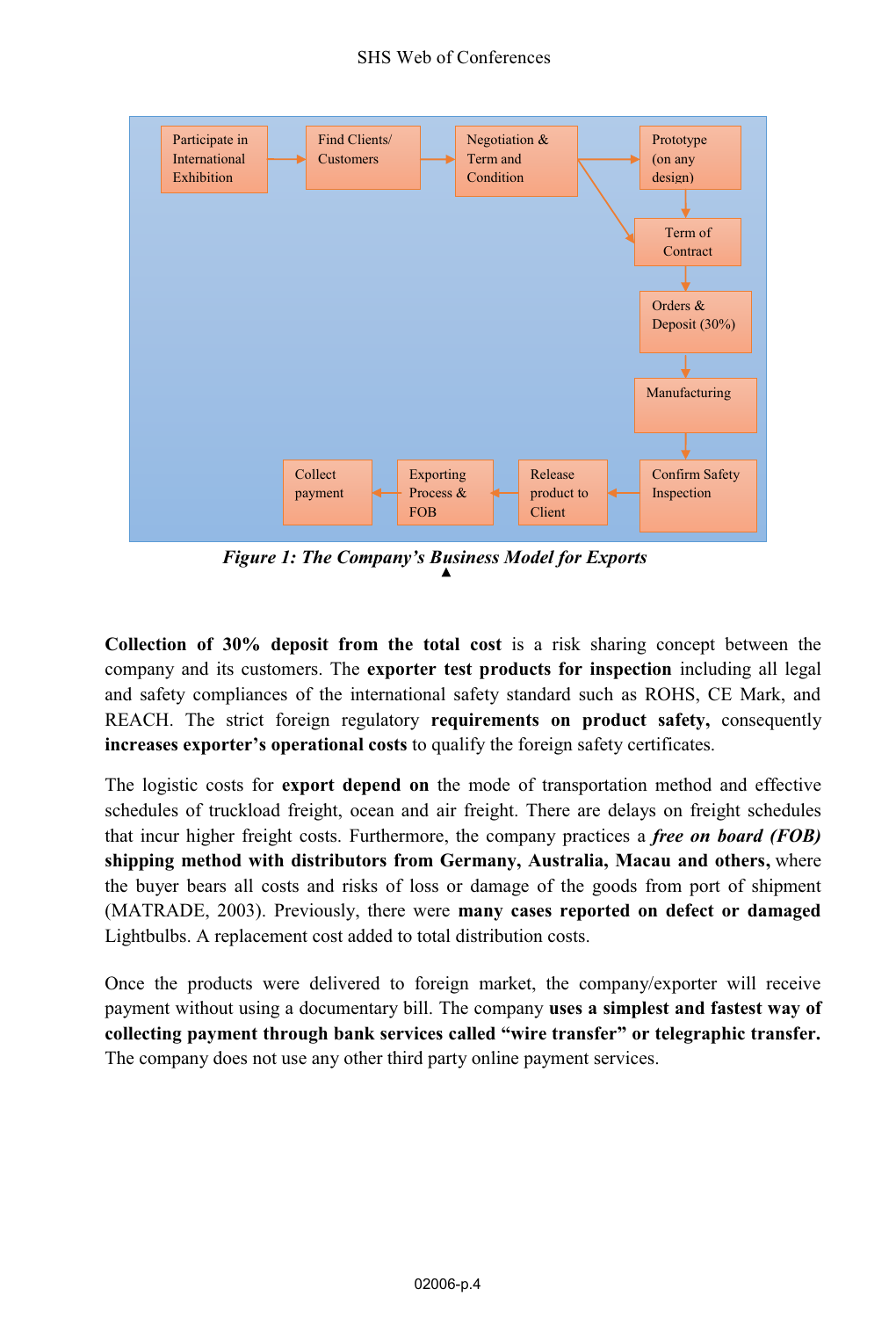### **5. CASE ANALYSIS & DISCUSSION**

#### **Symptoms versus Problems (SVP) Framework**

The interview with the CEO revealed that Taiwanese SMEs began as a family business as ODM/OEM for local consumption and later expand to export markets. The slow growth of this SME in export market is due to internal and external barriers (The Company, 2015). The SVP Framework is adapted from Kader Ali, et.al (2014, 2015). The construct of "*SVP for SME LED Exports"* is a new framework developed in this study for easy understanding of practitioners to differentiate between symptoms and its invisible problems. Also, a new knowledge for practitioners and researchers to apply in future R&D. The framework is designed to show the horizontal and vertical relationship between the Tiers. Tier One is evidenced from financial report termed as *"Major Signal of Weakness"*. Tier Two and Three are evidenced from unpublished organizational reports termed as *Facts* (Kader Ali et.al, 2014). The internal barriers faced by this company include high operational costs, tough negotiation process, ineffective promotion, working capital limitation, and weak talents and skill sets in foreign market. The external barriers include fierce competition from local and foreign SMEs, strict regulatory requirement and weak government support (Refer Figure 2).



**Figure 2: SVP Framework for SME LED Exports**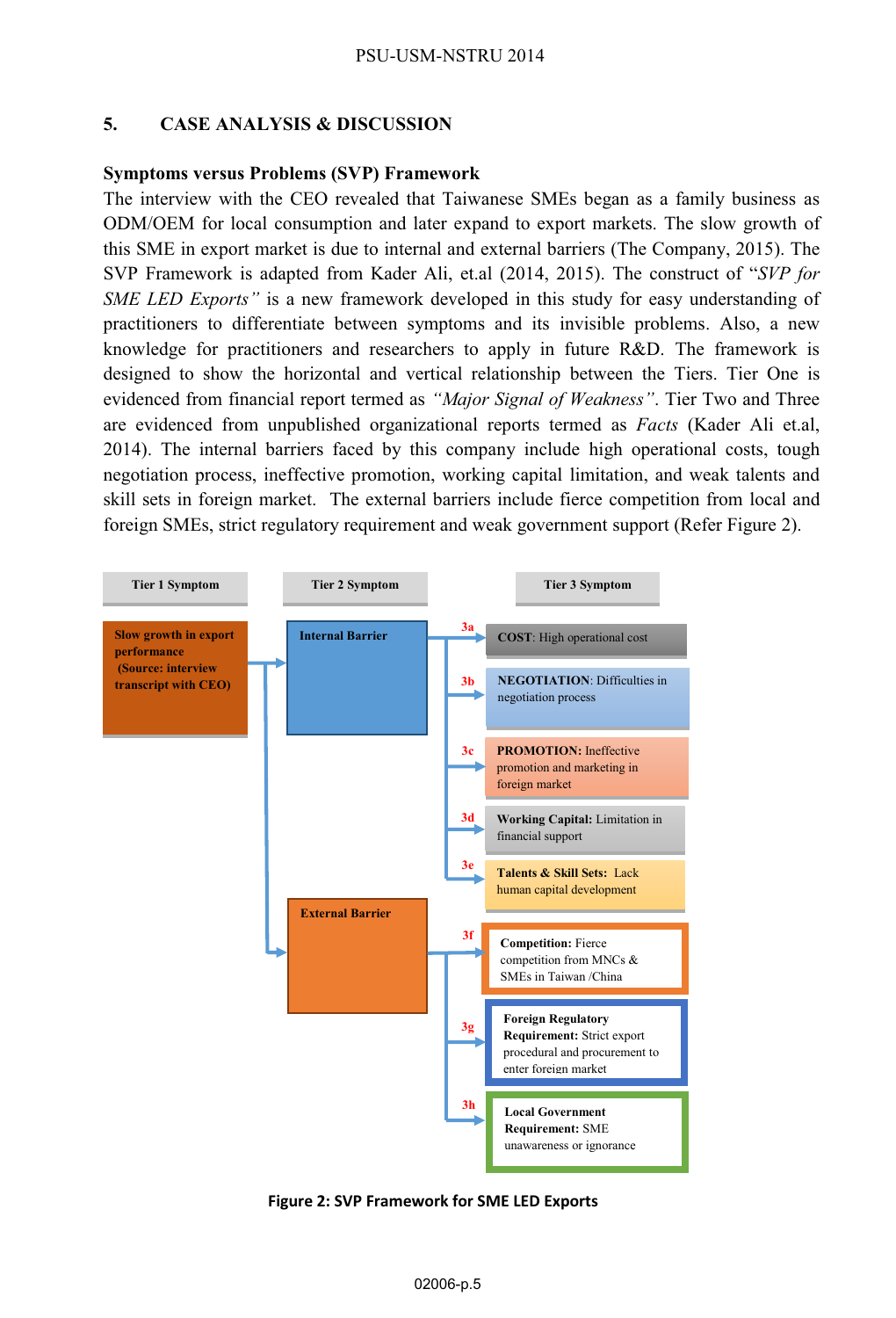

### **Internal Barrier – High Operational Costs (3a)**

**Figure 3: SVP Framework (3a) – High Operational Costs** 

Tier Four, also termed as *Variables,* (Kader Ali et.al, 2014) are frequently overlooked, unnoticed, hidden in financial costs. Whether the company engaged in direct or indirect exports, the rising labour and material costs in China, high agency, patent and legal fees, coupled with overhead and R&D costs are contributing to high product costs, making it less competitive in export price (The Company, 2015). External barrier on regulatory requirement pointed that since 2012 the U.S., EU, Japan and other countries have implemented new LED standards. On Feb. 1, 2013, the EU stipulated all imported luminaires (LED) must enhance Electric and Magnetic Force (EMF) tests (Lin, 2013). The external barrier affected internal barrier that causes product costs for exports to increase.

#### **Internal Barrier – Negotiation Difficulties (3b)**

Tier Four symptoms (refer Figure 4) indicate that often-sceptical buyers will force for price reduction. Buyer will evaluate based on quality, reliability, efficiency, and services of the product offered. Thus, higher LED standards by EU, US and others on EMF tests (Lin, 2013) and exclusive Liquid Immersed Thermal Management Solution (LITMS) technology increases quality and reliability, design and technology costs (The Company, 2015).

Effective Sept. 1, 2014, only LED lamps with high energy efficiency will be able to enter the EU market (Lin, 2013). Thus, product safety standard compliance requires the company to purchase better power management chips. Increase in price makes it difficult to negotiate as competitors are able to comply and offer better prices. Again external barrier influenced internal barrier in negotiation difficulties (The Company, 2015).

The company's difficulties are similar to other researchers' findings where SME tend to have limited resources, limited management experience, a limited degree of internationalization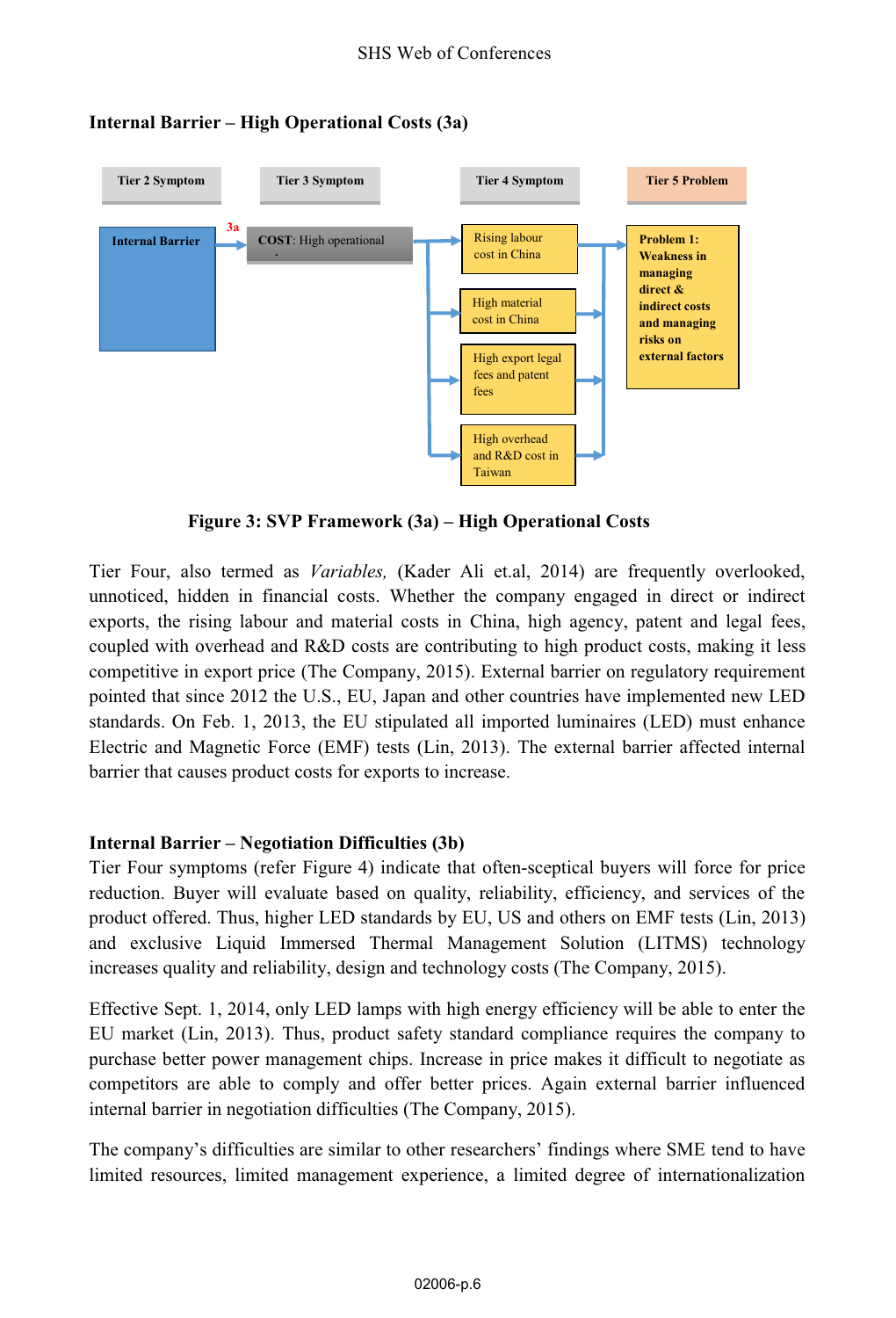and high internal export barriers. They lack both the means and commitment to invest. (Adu-Gyamfi & Korneliussen, 2013). The risk increases negotiation difficulties.



**Figure 4: SVP Framework (3b) – Negotiation Difficulties** 

# **Internal Barrier – Ineffective Promotion (3c)**



**Figure 5: SVP Framework (3c) – Ineffective Promotion** 

Branding the products in the global market through promotional activities, market research on consumer behaviour in foreign market and investment in online marketing are neglected due to costs constraints. SMEs do not consider branding as their utmost strategy to compete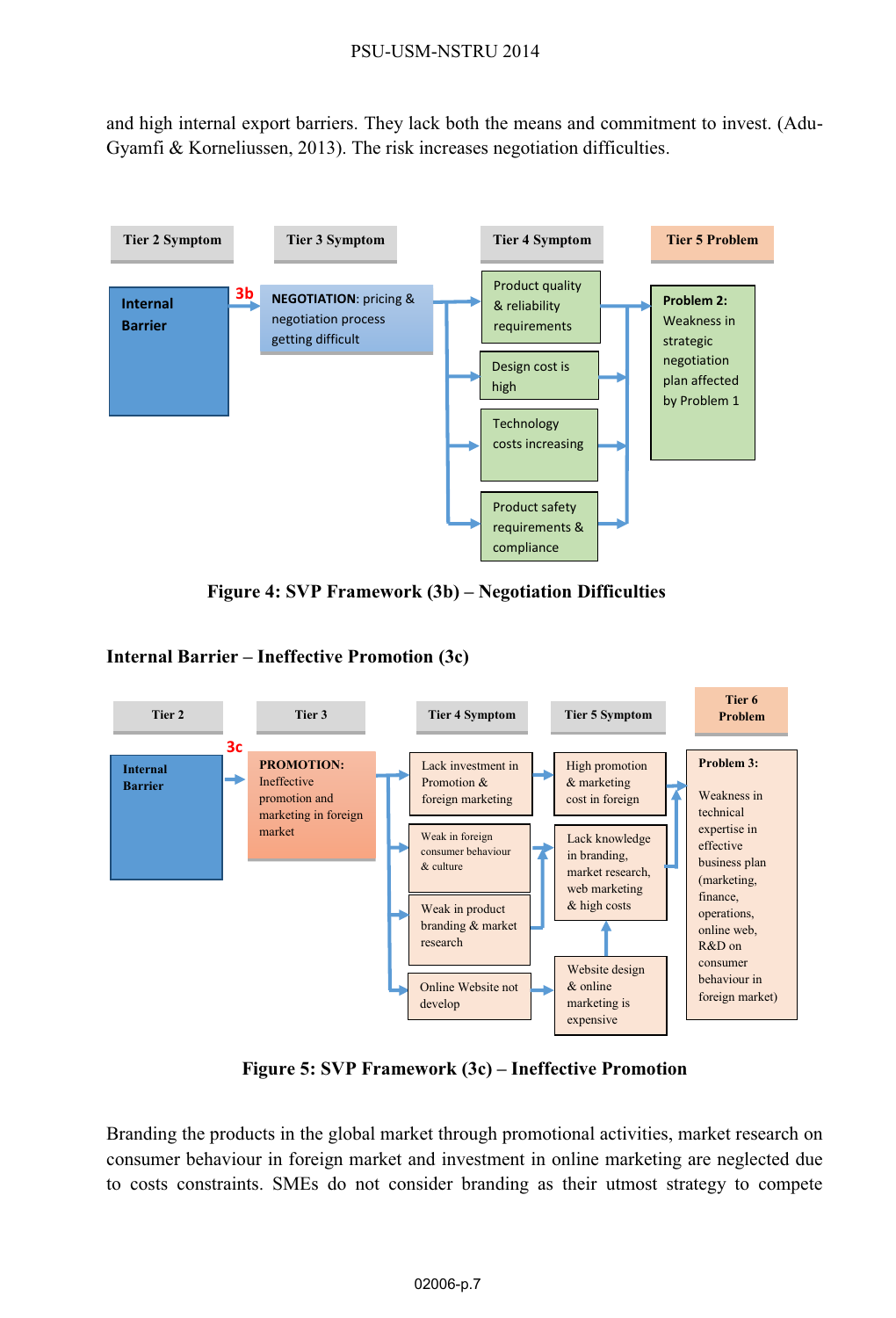globally. Limitation of capital investment hinders the efforts to invest in making products more attractive and well packaged, as well as, product innovation particularly for export market. According to the CEO, different country needs to adapt to different marketing strategy. Thus, technical experts in marketing are costly and a constraint. Promotions are conducted via attending exhibitions and trade shows. Thus, competitiveness, high product branding cost, poor market research, poor web marketing, ineffective network communication, causing the company to lose out to competitors (The Company, 2015).



# **Internal Barrier – Lack Working Capital (3d)**

**Figure 6: SVP Framework (3d) – Lack Working Capital** 

Financial barriers include high collateral requirements, bank charges, bank bureaucracy, banks ignoring or refusal of loan applications, processing and loan approvals takes too long, and high costs to prepare business plan. Investors within families do not have large capital investment and are risk avoiders. Venture capitalists prefer to partner with larger corporation with better probability of success rate. Foreign suppliers ensures that all payment are collected prior to delivery (The Company, 2015).

# **Internal Barrier – Lack Talent & Skill Sets (3e)**

According to the CEO, the company moved their manufacturing facility to mainland China, due to lack of human resources in Taiwan, who do not favour heat and high temperature environment, hampering the LED production. Training for the new workers is by on-the-job training learn by doing it and practices (The Company, 2015). Also, this finding was previously described by the author that lack of skilful workers will affect the firm productivity as well affects the export process (Pinho &Martins, 2010).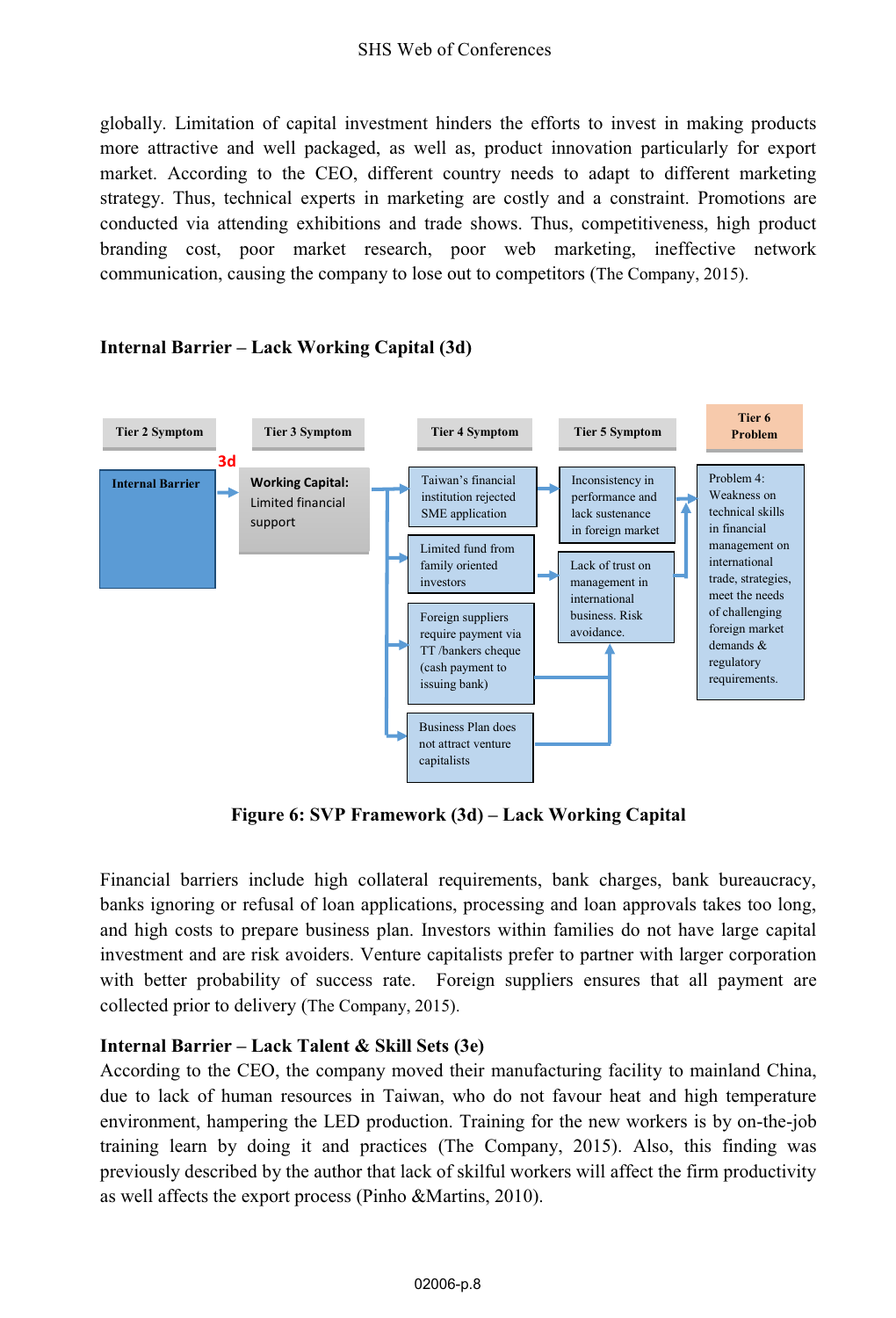#### PSU-USM-NSTRU 2014

Furthermore, international negotiations require effective negotiation plan and strategies that the company is lacking. Lack in reliable market data, analysis, language barriers, follow-up, commitment, building relationships and trust, will affect export performance (The Company, 2015). This is related to Hashim (2012) findings that internationalization challenges faced by Malaysian SMEs can be grouped into five groups, namely, market knowledge, financial constraints, lack of infrastructure, technology and innovation, and human capital skillsets. Hj Idris, Abu Bakar & Mohd Noor (2012) found that problems faced by entrepreneurs in Malaysia include lack of trustworthiness and commitment, lack of information technology, socialization problem, identification or selection of business networks and the role of agencies in supporting SMEs. Thus, investment in human capital development is crucial to improve export performance.



**Figure 7: SVP Framework (3e) – Lack Talent & Skill Sets** 

### **External Barrier – Competitiveness (3f)**

According to the CEO, the company faces intensified competition due to increase demand from EU and US (The Company, 2015). This is similar to findings from Teoh & Chong (2008) that states new emerging technologies in ICT, foreign exchange fluctuations, legal advice on new standard requirements on production process influenced the increasing factor costs, which affect the export competitiveness. SME facing recession, barrier from global sourcing, low productivity, lack of managerial capabilities, lack of financing, difficulty in accessing management and technology, heavy regulatory burden and others. (Refer Figure 8).

SMEs are facing the lack of knowledge on legal matters in relation to international business. Not many agencies that provide free advises to support SMEs pertaining to legal matters going abroad. Teoh & Chong (2008) found the barriers of SMEs include lack of access to gain management experience and exposure in regards with international rules and regulations. Hence, SMEs may find access is restricted because of obsolete and inappropriate regulations (The Company, 2015).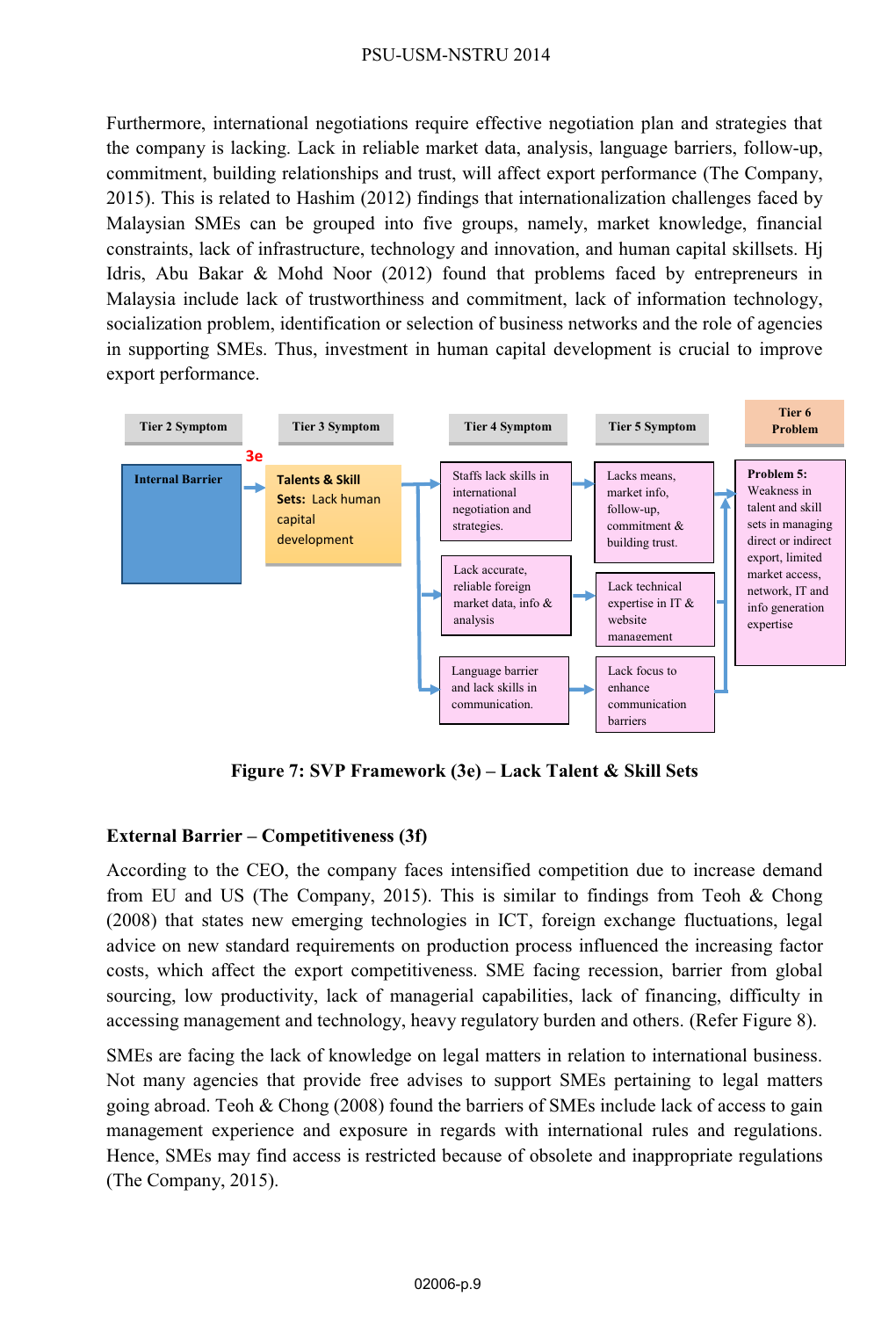Decision process and R&D landscape in SMEs with limited capital for business development of R&D are visible. There is lack of know-how about any latest and new emerging technologies including Internet in SMEs (Decker et al., 2006).



**Figure 8: SVP Framework (3f) – Competitiveness** 

# **External Barrier – Foreign Regulatory Compliance (3g)**

Since 2012 the U.S., EU, Japan and other countries are imposing new LED standards. On Feb. 1, 2013, the EU requires all imported LED must enhance Electric and Magnetic Force (EMF) tests (Lin, 2013), since the company's biggest client is in Germany. The EU has also issued a new LED energy efficiency regulation that require all LED exported products impose the use of powered management chips effective Sept. 1, 2013 and gradually raised yearly till Sept 1, 2016. (Lin, 2013). Trade barriers and technological barriers have brought new market changes recently, and triggered competition in China, Taiwan and Japan LED export companies, thus, increasing export risks (The Company, 2015).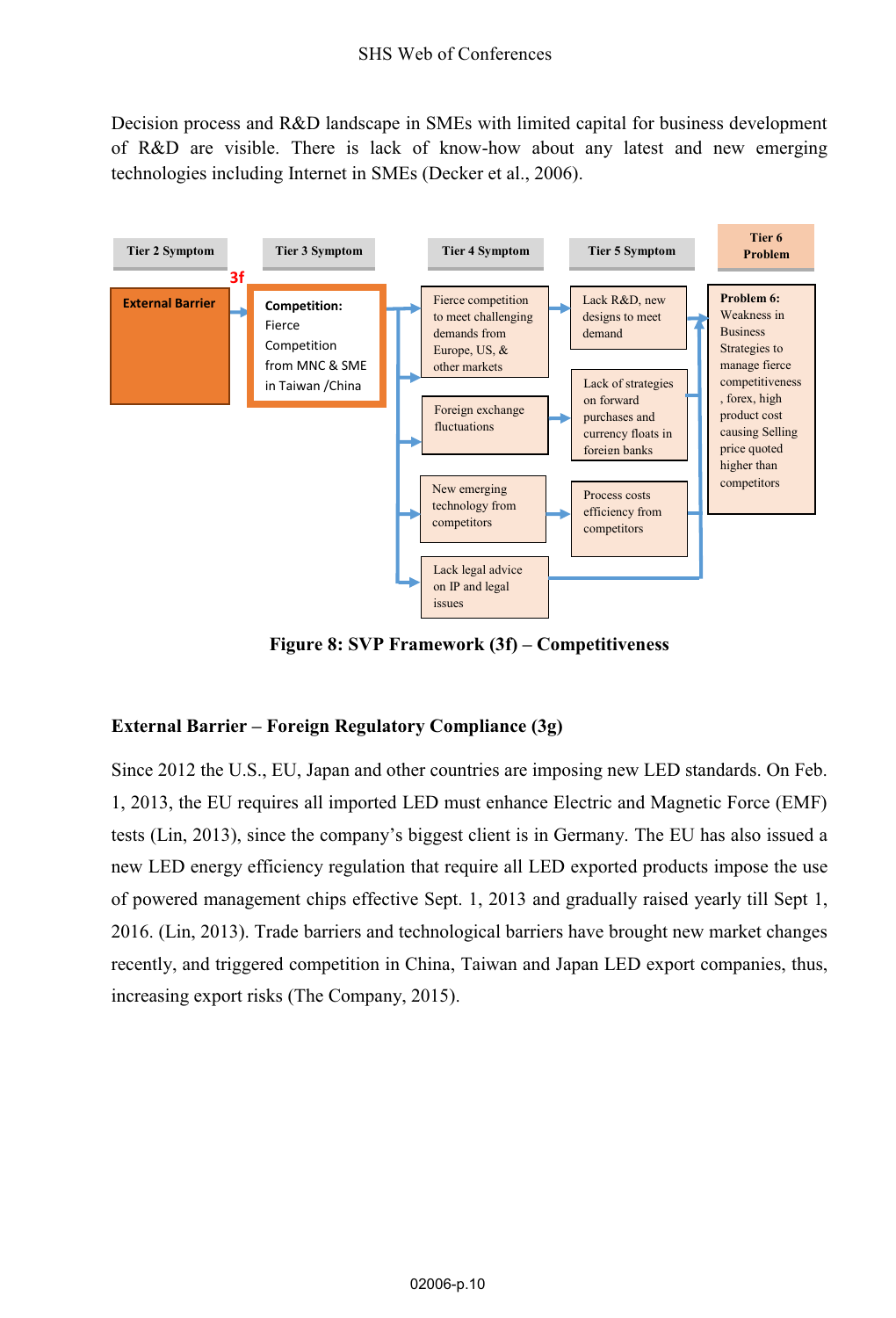#### PSU-USM-NSTRU 2014



**Figure 9: SVP Framework (3g) – Foreign Regulatory Compliance** 

The above results (Figure 9) in this study is consistent with other research findings where external export barriers include the imposition of tariff barriers and regulatory import controls by foreign governments, fierce competition, exchange rate fluctuations, limited foreign exchange for international trade, and cultural differences among others. (Tesfom and Clemens, 2006: Cavusgil and Zou, 1994, The Company, 2015).

Alam, Mohd Jani, Che Senik and Ahmad Domil (2011) found that Institutional barriers include bureaucracy, too many licenses required, complying to many accounting standards, licenses refused, public procurement regulations, lack of support services, constraints in obtaining Halal certification and lack of market information. The same is found in this case.

# **External Barrier – Local Government Requirement (3h)**

Another external barrier known as Social Barriers include lack of state or government support, lack of support from business associations, lack of consultancy services, and lack of trust in society. The CEO states that the TAITRA or SMEA bureau serves more of providing up-to-date foreign market regulatory and legal compliance trade information. The cost of certifying a product bound for the European and US market is extremely high in Taiwan (The company, 2015).

The new EU LED lighting product regulation as an example, starting from the second phase of the new regulation after Sept. 1, 2014, only LED lamps with high energy efficiency will be able to enter the EU market. As a result, manufactured LED products or OEM products must purchase and use better power management chips (Lin, 2013). The EU standard is imposed by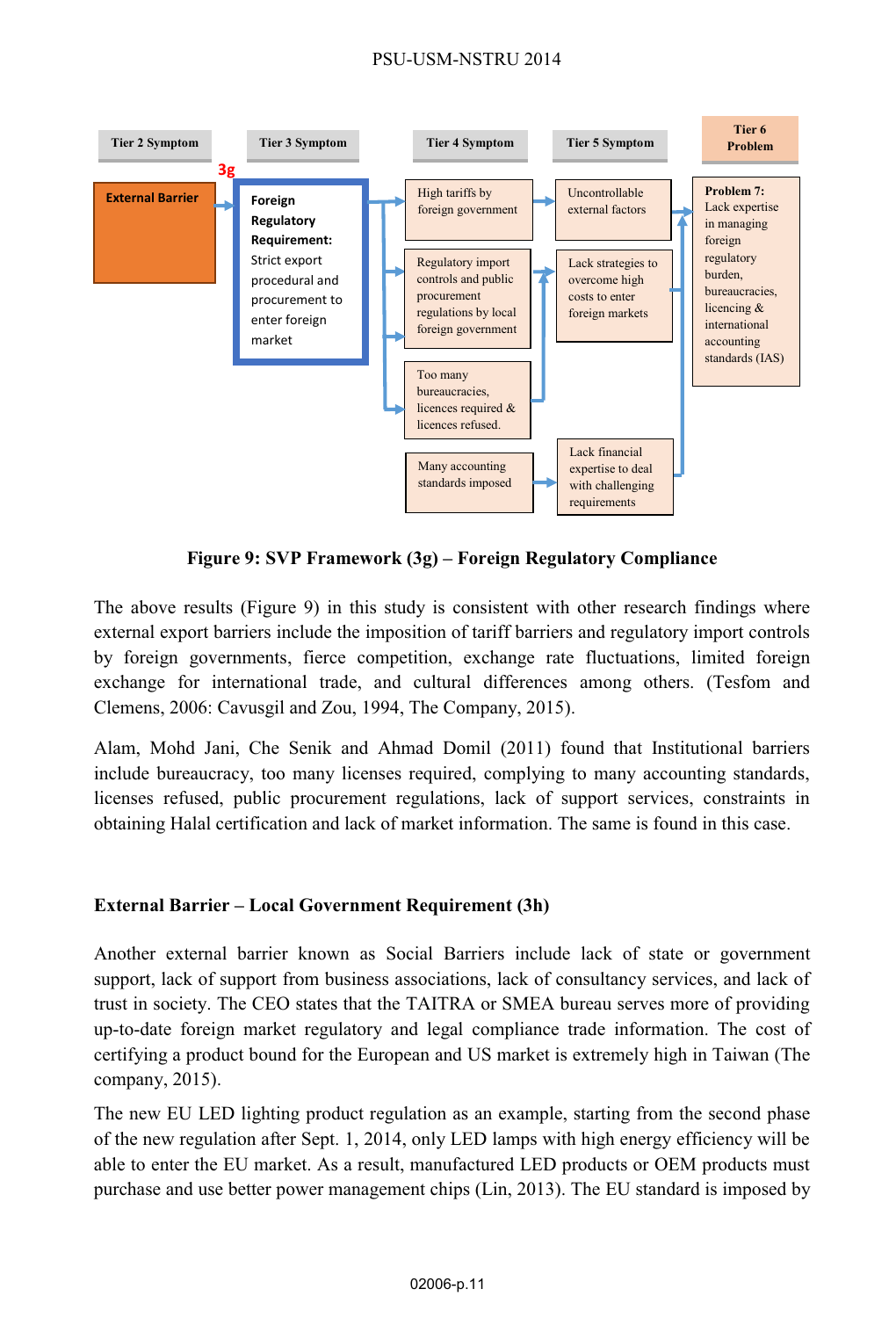local government, increasing product costs and price competitiveness. In the other study, Teoh & Chong (2008) found the barriers to entrepreneurship namely lack of access to formal business and social networks.



**Figure 10: SVP Framework (3h) – Local Government Requirement** 

On other issue, Taiwan's upstream LED manufacturers enjoy a leading position in the global marketplace, while downstream firms account for less than 5 percent, because many of them are SME firms with diverse LED lighting applications (Lauly, 2015)

# **6. RECOMMENDATION**

# **Solution to Increased Export Costs (Tier 3a Symptom) Problem 1: Weakness in managing direct & indirect costs and managing risks on external factors**

According to Fern´andez-Olmos  $&$  D´ıez-Vial (2013), the use of intermediaries may enable a firm to **perform certain export functions better or at a lower cost**. Intermediaries have the know-how required to enter foreign markets (Li, 2004). SME companies can also **take advantage of the intermediaries' contacts, experience, and knowledge of foreign markets.** However, using export intermediaries means incurring costs in terms of transaction costs and fees (Acs & Terjesen, 2006). Another caution in exporting through an intermediary is the potential loss of control over the way in which the product is marketed and serviced (Blomstermo, Sharma, & Sallis, 2006).

For managing risks on direct exports, Leonidou (2013) said at initiation stage, **research of export markets, proper segmentation and targeting efforts, right partner selection, participating in trade exhibitions, first interaction with a foreign customer** are important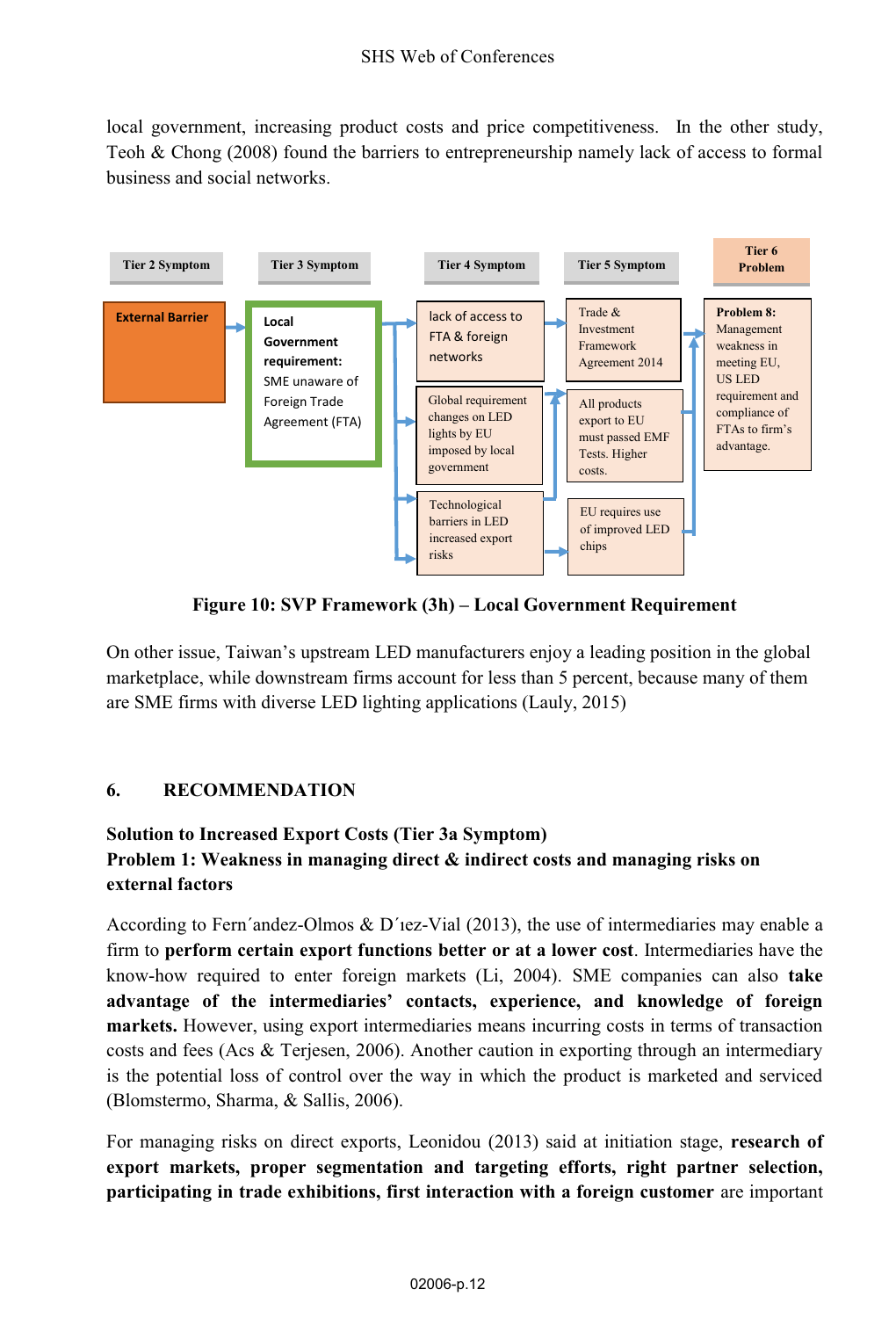criteria to SME exporters. In development stage, **the desire of the two parties to invest resources** which cannot be used elsewhere, make use of each other's expertise, and increase the efficiency of business transactions are clearly stipulated in the contract terms.

# **Solution to Negotiation Difficulties (Tier 3b Symptom) Problem 2: Weakness in strategic negotiation plan affected by Problem 1**

According to Armstrong and Kotler (2009), firms may start with **indirect exporting that involves less investment and less risk**. Firms can acquire the services of export agencies or consultants to assist them in negotiation process. Firms may move to direct exporting negotiation process which involve greater risks with greater returns, only when they acquire **sufficient talent and skill sets in complex negotiation process, including market segmentation and targeting efforts, selecting the right partner, sharing of business risks, sharing of regulatory requirements and compliances costs, aside from new technology enhancement and changes in direct costs** as a result of price increase.

# **Solution to Ineffective Promotion (Tier 3c Symptom) Problem 3: Weakness in technical expertise in effective business plan (marketing, finance, operations, online web, R&D on consumer behaviour in foreign market)**

Strategic business planning for exports evaluates critically the aspects of international marketing strategies, financial strategies in overcoming the domestic and export challenges, operational processes, regulatory compliances, and cost effectiveness. Also, it evaluates the effectiveness of online communications and online revenue generation, as well as, domestic and foreign consumer behaviour and related costs. According to Armstrong and Kotler (2009),

- 1. Firms need to set up a domestic-based export department or division that carries out planning, execution activities for exports and domestic regulatory compliances.
- 2. Set up overseas sales branch or partner with intermediaries that handles sales, promotion and distribution.
- 3. Send home-based sales personnel with technical expertise abroad to study consumer behaviour and find businesses.
- 4. Build networks with foreign-based distributors who buy and own the goods.
- 5. Build networks with foreign-based agents who finds customers on behalf of the firm.

Meanwhile, Strategic planning group in the firm ensures all the strategies are captured in the business plan, monitors the activities effectiveness through financial and non-financial performance evaluation for exports. Quarterly report indicators requires strategic improvements are made on all export activities to ensure sustenance of the export business activities.

### **Solution to Lack Working Capital (Tier 3d Symptom)**

**Problem 4: Weakness on technical skills in financial management on international trade, strategies, meet the needs of challenging foreign market demands & regulatory**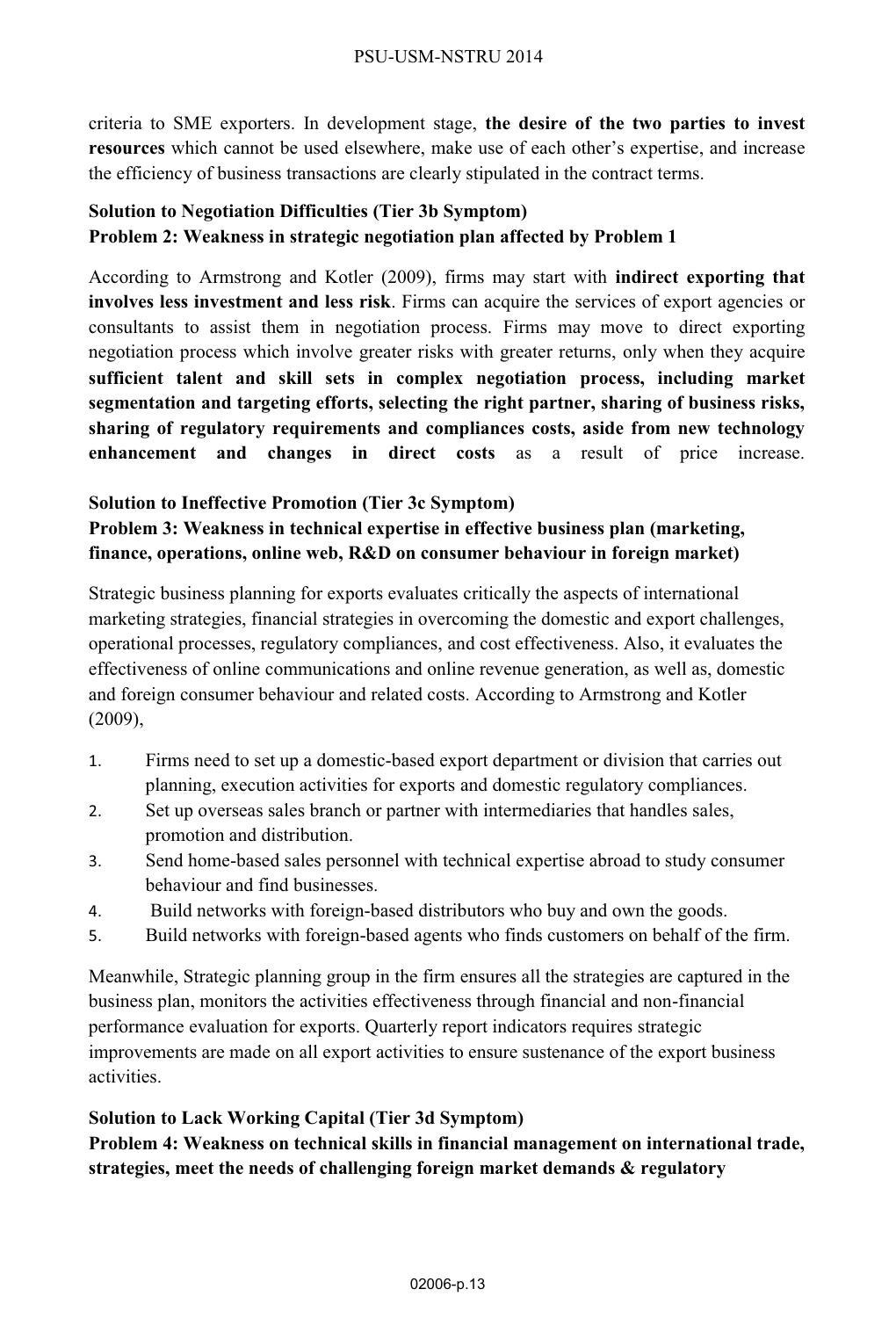**Building trust with the banks** begin with consistent positive domestic financial performance from small operations and continue the relationship with the selected banks. As the operations grow into export performance, banks are there earning their profits in supporting SMEs operations in which the bankers are familiar with.

As the business begins to grow, **strategies on capital expansion** for small firms to family oriented investors should begin when the business is doing well to gain the trust and risk averse. It is not effective when shares are offered to investors during hard times to cope with financial constraints period.

Foreign suppliers will continue to request COD payments despite excellent financial performance. **Build a strong network in customer-supplier relationships,** giving visibility of orders and consistent payment, social engagement with supplier partners, involving them in new project development, will open opportunities to supplier credit support internationally, through various financial terms. Thus, it is a long term planning in building the relationships.

**Venture capitalists (VCs) prefer to deal with large corporation and strong SMEs** to reduce the business risks. However, the success of the above three proposals will invite VCs to your firm, as they see great potential in the management team managing domestic and export markets.

# **Solution to Lack Talent and Skill Sets (Tier 3e Symptom) Problem 5: Weakness in talent and skill sets in managing direct or indirect export, limited market access, network, IT and info generation expertise**

Human capital development requires **investment in training and development** for all the areas mentioned in the above solutions for all the problems 1 to 8 specified. The related costs should be budgeted in the business planning for Human Capital Development.

# **Solution to External Barrier on Fierce Competition (Tier 3f Symptom) Problem 6: Weakness in Business Strategies to manage fierce competitiveness, forex, high product cost causing Selling price quoted higher than competitors**

Firms should be prepared with **investment reserves**, as well as, **up-skilling of technical and operational skill sets on up to date new technology requirements** as demanded from clients in importing countries (Refer solutions to Problem 4-5). Thus, it include compliance with regulatory requirements. (Refer solutions to Problem 7-8).

 Meanwhile, continuous sustenance on customer satisfaction for services rendered helps to overcome the challenges of fierce completion. Kader Ali, et.al (2014), found that **being reliable, competent, providing adequate customer support, efficient and effective in services rendered and empathetic with customer requirements** are key towards building a long term relationship with customers.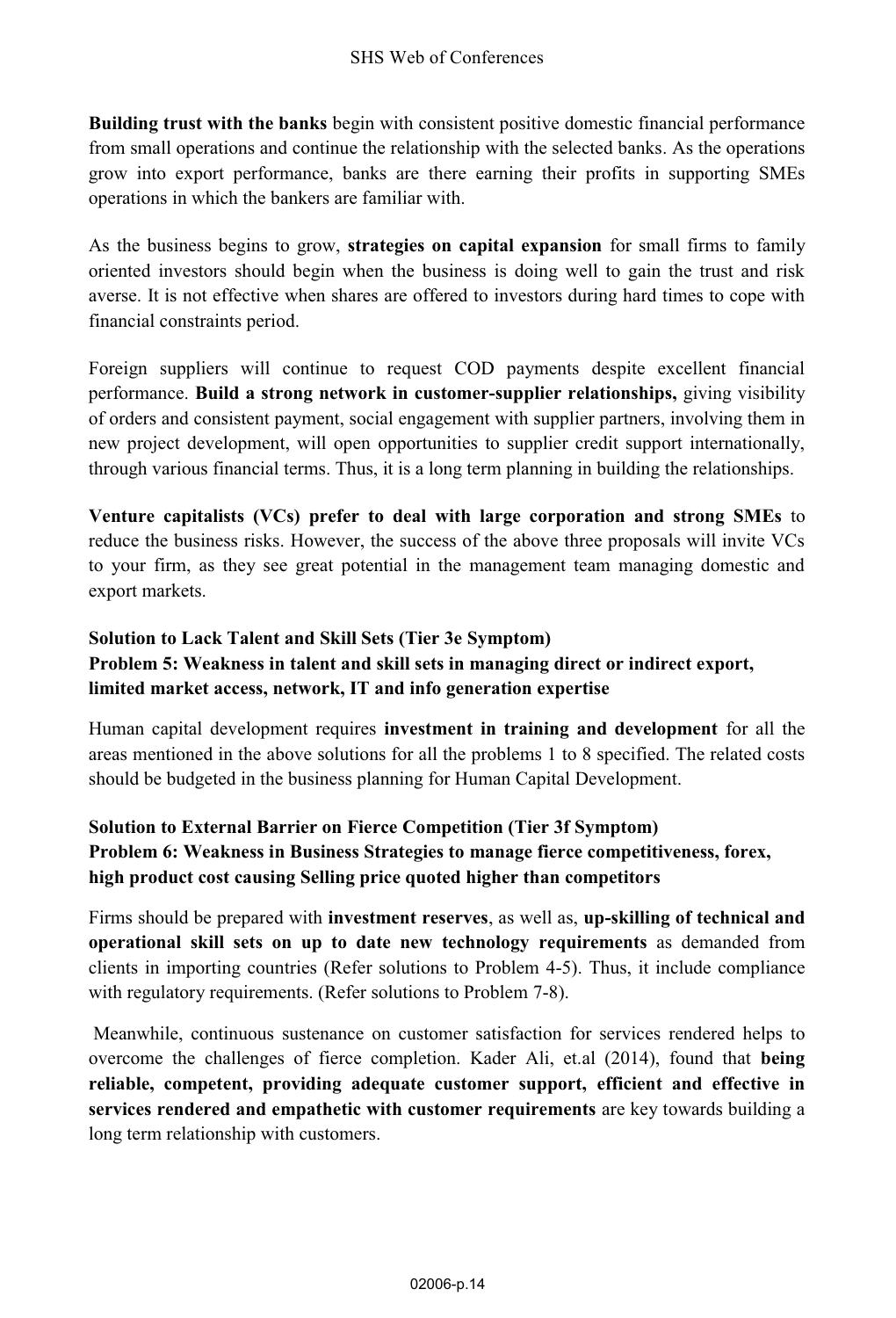Taiwan has significantly improved the intellectual property rights (IP) regime. Taiwan authorities recently **passed an improved trade secrets law** which addresses an industry call to **strengthen penalties for the theft of trade secrets** (Department of Commerce, 2014).

# **Solution to External Barrier on Foreign Regulatory Requirement (Tier 3g Symptom) Problem 7: Lack expertise in managing foreign regulatory burden, bureaucracies, licencing & international accounting standards (IAS)**

This firm manufacturing LED products should **improve the establishment of core technologies, provide technical skills** on export market laws, legal regulations, standards, and prepare in advance measures to cope with technology and trade issues. (Refer solutions to Problem 4). At the same time, the companies should also **establish test laboratories approved by foreign countries** to lower its testing fees and production costs. LED companies should also **consider developing LED "blue ocean markets,"** such as Latin America, Africa, Middle East, Southeast Asia and other emerging markets (Lin, 2013).

# **Solution to External Barrier on Local Government Requirement (Tier 3h Symptom) Problem 8: Management weakness in meeting EU, US LED requirement and compliance of FTAs to firm's firm's performance.**

Taiwan's local LED lighting manufacturers are urging the government to set stricter quality standards with energy-efficient LED lamps to prevent fierce price-cutting competition. In addition, the government requires LED project bidders to use components that are 99-percent locally made to make sure it will help Taiwan's green energy development and benefit Taiwanese LED makers (Lauly, 2015).

Meanwhile, Taiwan Lighting Fixture Export Association (TLFEA) has been promoting the inclusion of LED lighting products at World Trade Organization (WTO) Environmental Goods Agreement (EGA) negotiations in in Geneva from March 16-20, 2015, to promote the inclusion of LED lighting in the agreement. Taiwan's LED lighting products exported to China are subject to 5-20% tariffs, with a majority of product subject to 20% tariffs, as reported by China Times. If the proposal of including LED lighting in EGA is approved by WTO member states, Taiwan LED lighting products could be exempted from Chinese tariffs (Lin, 2015). Thus, the above examples indicated **LED manufacturers continue to put pressure on the local government** to set policies and regulatory requirements that support the development of local SMEs in Taiwan.

# **7. CONCLUSION**

The SVP framework adapted from Kader Ali et al., (2014) in this study, reveals eight major problems that caused the slow growth in export performance (as indicated in Tier 1, Figure 2 a newly developed *SVP Framework for SME LED Exports*). The solutions proposed above were found to have inter-relationship among the problems. The solutions discovered during this study, are summarized in **another newly developed framework called "House of**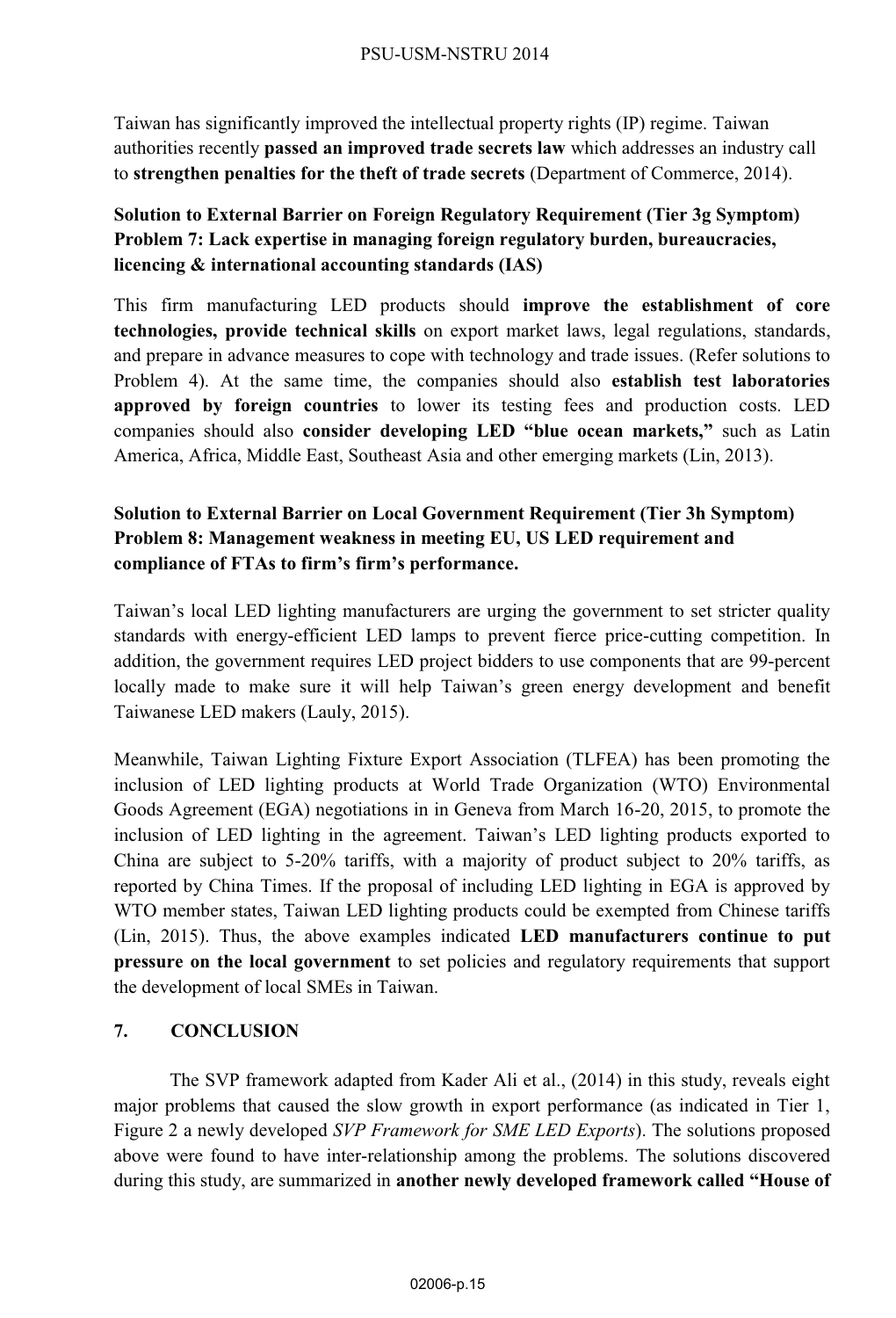**Pillars for LED Exports"** indicate potential high growth performance for LED industries, as depicted in Figure 11.



**Figure 11: House of Pillars for LED Exports** 

The above figure shows the concrete foundation is necessary to build a strong and sustainable *House of Pillars for LED Exports*, and to achieve high export growth and performance. That is, to build knowledge management, talent and skill sets at all levels of LED development. The pillars are carefully constructed, to increase operational productivity, by managing effectively the product and total operational costs, support from financial institutions, and price management. To achieve reliable and effective export market competitiveness, firms should engage in foreign market behavioural research and analysis, incorporating the research results on branding and promotion strategies, collaborating with expert intermediaries and foreign market agencies, building database of information network, and enhancement new technologies and market accessibility. Enhancement of export facilitation and service promotion requires firms to provide active engagement in info access with governmental institutions on exports, managing insurance forex efficiently, comply to international safety requirements, and generalisation of system performance for tariff incentives.

In a brief, the impact of the above supply chain creates bigger revenue chain and bigger export market, thus, increasing the export performance, growth and yielding higher contributions to national GDP of Taiwan.